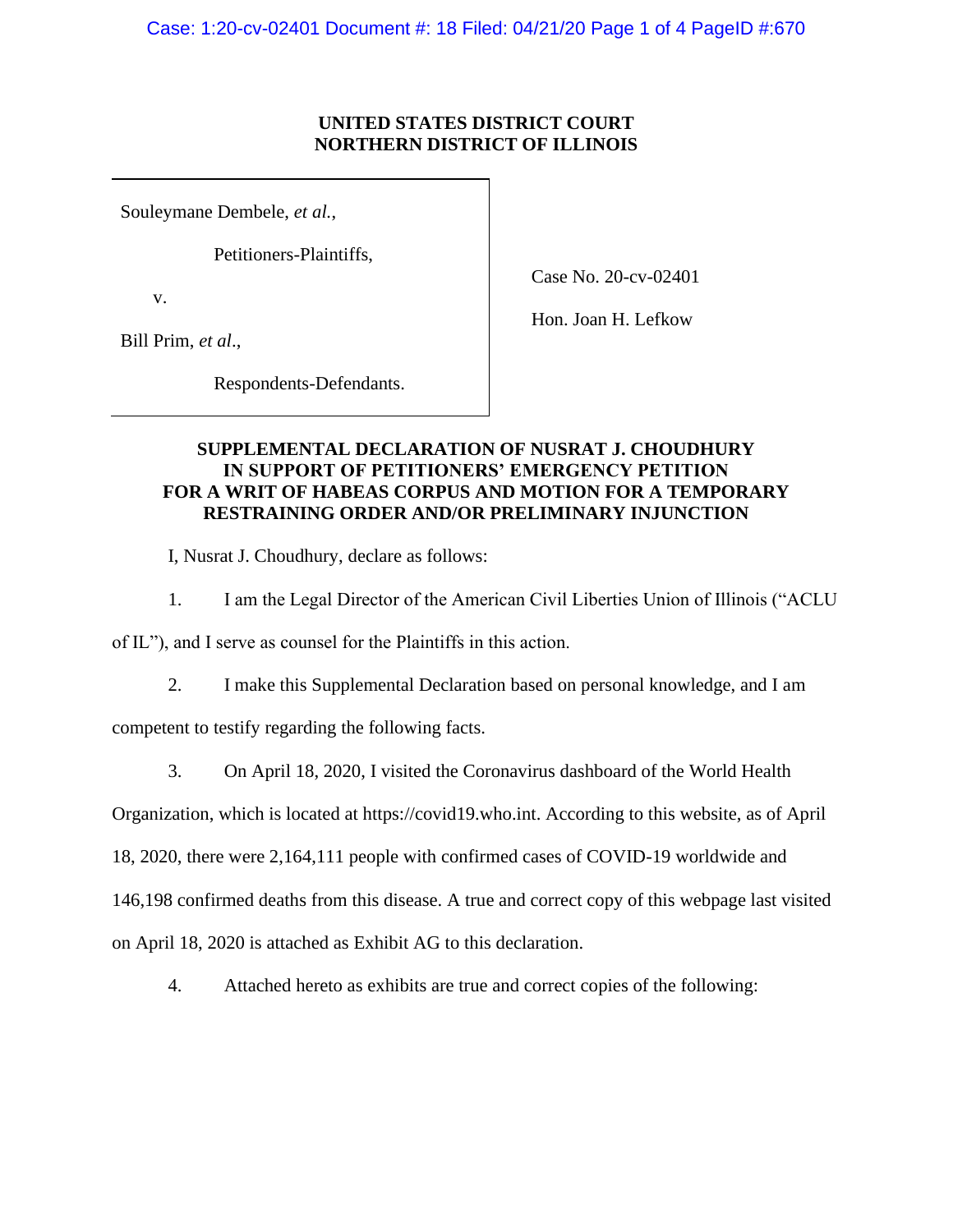# Case: 1:20-cv-02401 Document #: 18 Filed: 04/21/20 Page 2 of 4 PageID #:671

| Ex. | <b>Document</b>                                                                                                                                                                                                                                                                                                   |
|-----|-------------------------------------------------------------------------------------------------------------------------------------------------------------------------------------------------------------------------------------------------------------------------------------------------------------------|
| AG  | World Health Org., Coronavirus Disease (COVID-19) Pandemic,<br>https://www.who.int/emergencies/diseases/novel-coronavirus-2019 (last visited Apr. 18,<br>2020).                                                                                                                                                   |
| AH  | Ctrs. for Disease Control and Prevention, Coronavirus Disease 2019 (COVID-19): Cases<br>in the US, https://www.cdc.gov/coronavirus/2019-ncov/cases-updates/cases-in-us.html<br>(last visited April 18, 2020).                                                                                                     |
| AI  | State of Ill., Coronavirus (COVID-19) Response, Coronavirus Disease 2019 (COVID-19),<br>https://coronavirus.illinois.gov/s/ (last visited April 18, 2020).                                                                                                                                                        |
| AJ  | McHenry Cty. Dep't. of Health, COVID-19 (Novel Coronavirus),<br>https://www.mchenrycountyil.gov/county-government/departments-a-i/health-<br>department/covid-19-novel-coronavirus (last visited Apr. 18, 2020).                                                                                                  |
| AK  | J. David McSwane, ICE Has Repeatedly Failed to Contain Contagious Diseases, Our<br>Analysis Shows. It's a Danger to the Public, ProPublica (Mar. 20, 2020),<br>https://www.propublica.org/article/ice-has-repeatedly-failed-to-contain-contagious-<br>diseases-our-analysis-shows-its-a-danger-to-the-public.     |
| AL  | Chief Justice Mike McGrath, Letter to Montana Courts of Limited Jurisdiction (Mar. 20,<br>2020), available at<br>https://courts.mt.gov/Portals/189/virus/Ltr%20to%20COLJ%20Judges%20re%20COVID-<br>19%20032020.pdf.                                                                                               |
| AM  | DHS Officials Refuse to Release Asylum Seekers and Other Non-Violent Detainees<br>Despite Spread of Coronavirus, House Committee on Oversight and Reform (April 17,<br>2020), https://oversight.house.gov/news/press-releases/dhs-officials-refuse-to-release-<br>asylum-seekers-and-other-non-violent-detainees. |
| AN  | Priscilla DeGregory, Coronavirus shuts down some NYC and NJ immigration courts,<br>N.Y. Post (Mar. 24, 2020), https://nypost.com/2020/03/24/coronavirus-shuts-down-some-<br>nyc-and-nj-immigration-courts.                                                                                                        |
| AO  | Chuck Goudie, et al., Coronavirus danger escalating behind bars at some Illinois prisons,<br>jails, ABC 7 (April 10, 2020), https://abc7chicago.com/health/coronavirus-danger-<br>escalating-behind-bars-at-some-illinois-prisons-jails/6093868.                                                                  |
| AP  | 306 Cook County Jail Inmates Have Tested Positive, 5 Stateville Prison Inmates Have<br>Died Of COVID-19, CBS Chicago (April 13, 2020),<br>https://chicago.cbslocal.com/2020/04/13/306-cook-county-jail-inmates-have-tested-<br>positive-5-stateville-prison-inmates-have-died-of-covid-19.                        |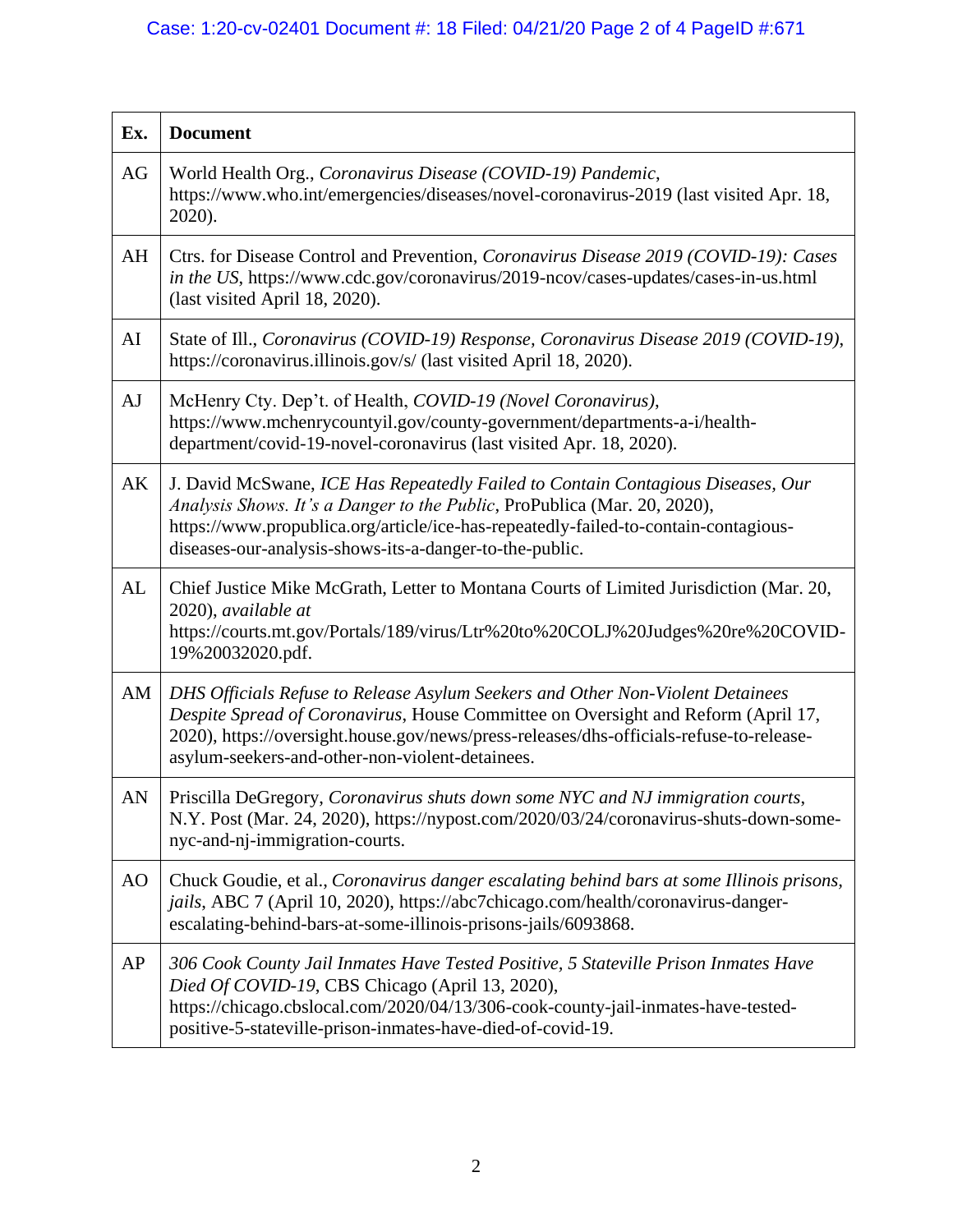## Case: 1:20-cv-02401 Document #: 18 Filed: 04/21/20 Page 3 of 4 PageID #:672

I declare under penalty of perjury under the laws of the United States that the foregoing is true and correct and that this declaration was executed in Chicago, Illinois on this 21st day of April, 2020.

Chardbury mora

Nusrat J. Choudhury NY Reg. No. 4538302 *Appearing Pro Hac Vice*